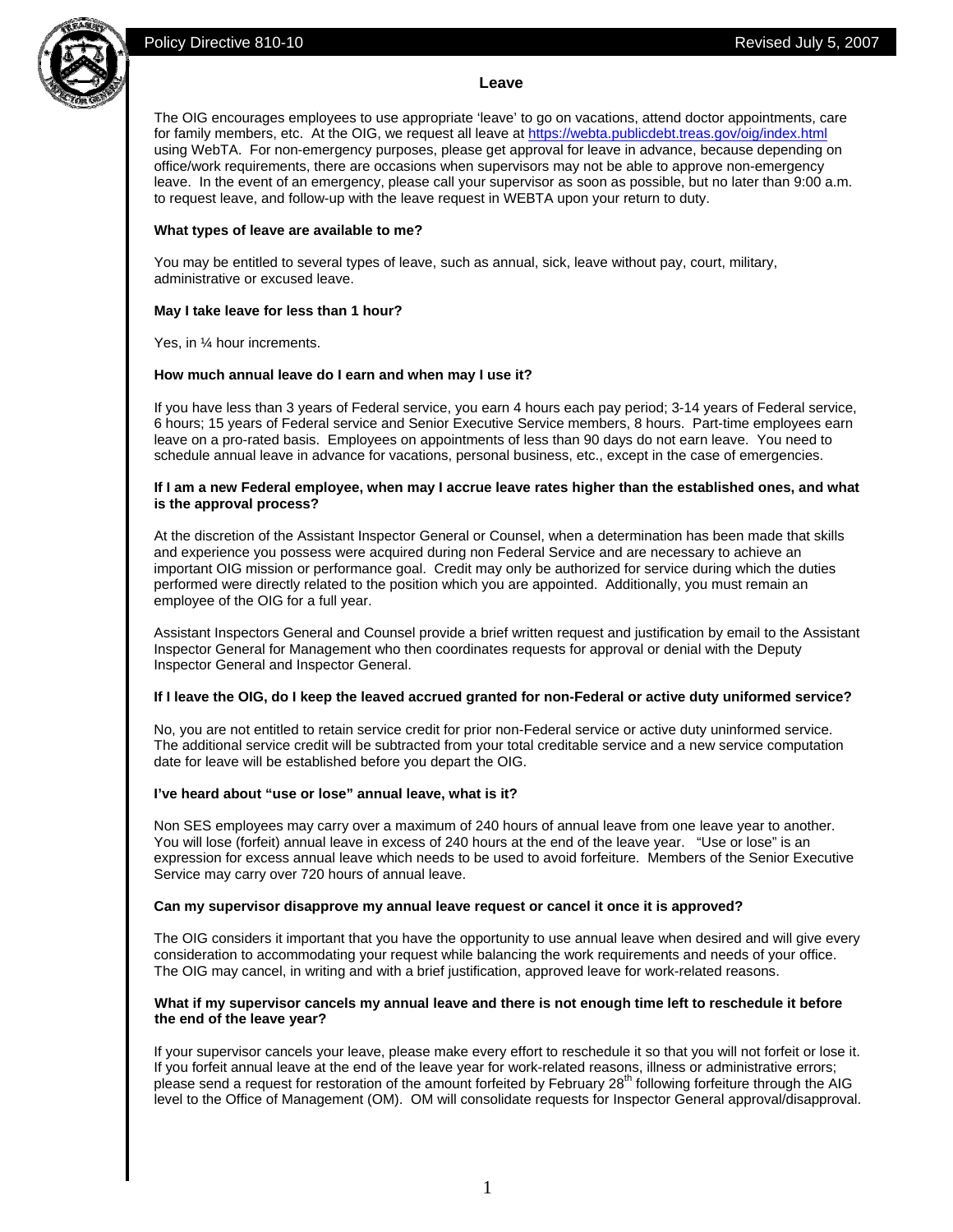#### **May I engage in outside employment while on annual leave?**

Yes, but remember that your supervisor needs to approve outside employment, even when it occurs during leave.

#### **May I be advanced annual leave?**

The OIG may advance annual leave up to the amount you would earn by the end of the leave year. Your supervisor may approve 8 hours or less; AIG level officials may approve requests in excess of 8 hours.

#### **How much sick leave do I earn and when may I use it?**

You earn 4 hours of sick leave each pay period. Part-time employees have their accruals prorated. Employees on appointments of less than 90 days do not earn leave.

Under the Family Friendly Leave Act (FFLA), you may take sick leave when you or an immediate family member is incapacitated and for medical appointments, to make necessary funeral arrangements for a family member, or attend the funeral of a family member. Generally, full-time employees may use 104 hours (13 workdays) of sick leave each leave year to attend to the needs of a family member or for bereavement purposes.

## **Do I need to bring in a note from my physician if I am sick?**

Your physician needs to certify the need for your absence if your absence exceeds five (5) consecutive workdays or if your supervisor notifies you in advance that medical documentation is needed.

#### **May I request and take advanced sick leave?**

Your supervisor may approve 8 hours or less and your AIG level may approve 240 hours of advanced sick leave.

#### **I would like to stay at home with my newborn child. What leave options are available to me?**

You may request any or all of the following:

- Sick leave, including advanced sick leave, for periods that your physician certifies that you are unable to perform the duties of your position due to medical incapacitation, if applicable;
- Sick leave to care for an ill child or for the child's medical appointments under the FFLA;
- Annual leave and/or leave without pay (LWOP) for any period to care to your new born;
- LWOP under the Family and Medical Leave Act (FMLA)
- Participation in the Leave Transfer Program.

## **Could you tell me more about the FMLA?**

Most employees may use up to a total of 12 workweeks of unpaid leave (leave without pay) for the following:

- Birth of a son/daughter of the employee and the care of such;
- Adoption of a son/daughter or foster care;
- To care for a family member with a serious health condition;
- Own serious health condition that makes you unable to perform the essential functions of your position.

You may elect to substitute paid leave (e.g., annual or sick leave) for the unpaid FMLA leave to the extent that current law and regulations permit it. When the need for leave is foreseeable, you need to give 30 days notice of your intent to take FMLA leave. When the need for leave is not foreseeable, you need to provide notice as soon as practicable.In addition, if you are on leave for your own or a family member's serious health condition, your supervisor may require you to provide initial medical certification and recertification every 30 calendar days. Please contact the Bureau of Public Debt (BPD) Payroll Section for more information on responsibilities and entitlements under the FMLA.

## **What type of leave is available to me if I adopt a child?**

Under the FFLA, you may use sick leave for purposes related to the adoption of a child, e.g., appointments with adoption agencies, social workers, and attorneys; court proceedings; required travel; and any other activities necessary to allow the adoption to proceed. You may also use annual leave and leave without pay or leave under FMLA as mentioned above.

#### **What is the Leave Transfer Program and who is eligible to participate in it?**

The leave transfer program permits the voluntary transfer of unused *annual* leave between employees within the OIG, the Treasury and other Federal Executive agencies who have a personal or family medical emergency. Family member means (a) spouse, and parents thereof; (b) children, including adopted children, and spouses thereof; (c) parents; (d) brothers and sisters, and spouses thereof; and (e) any individual related by blood or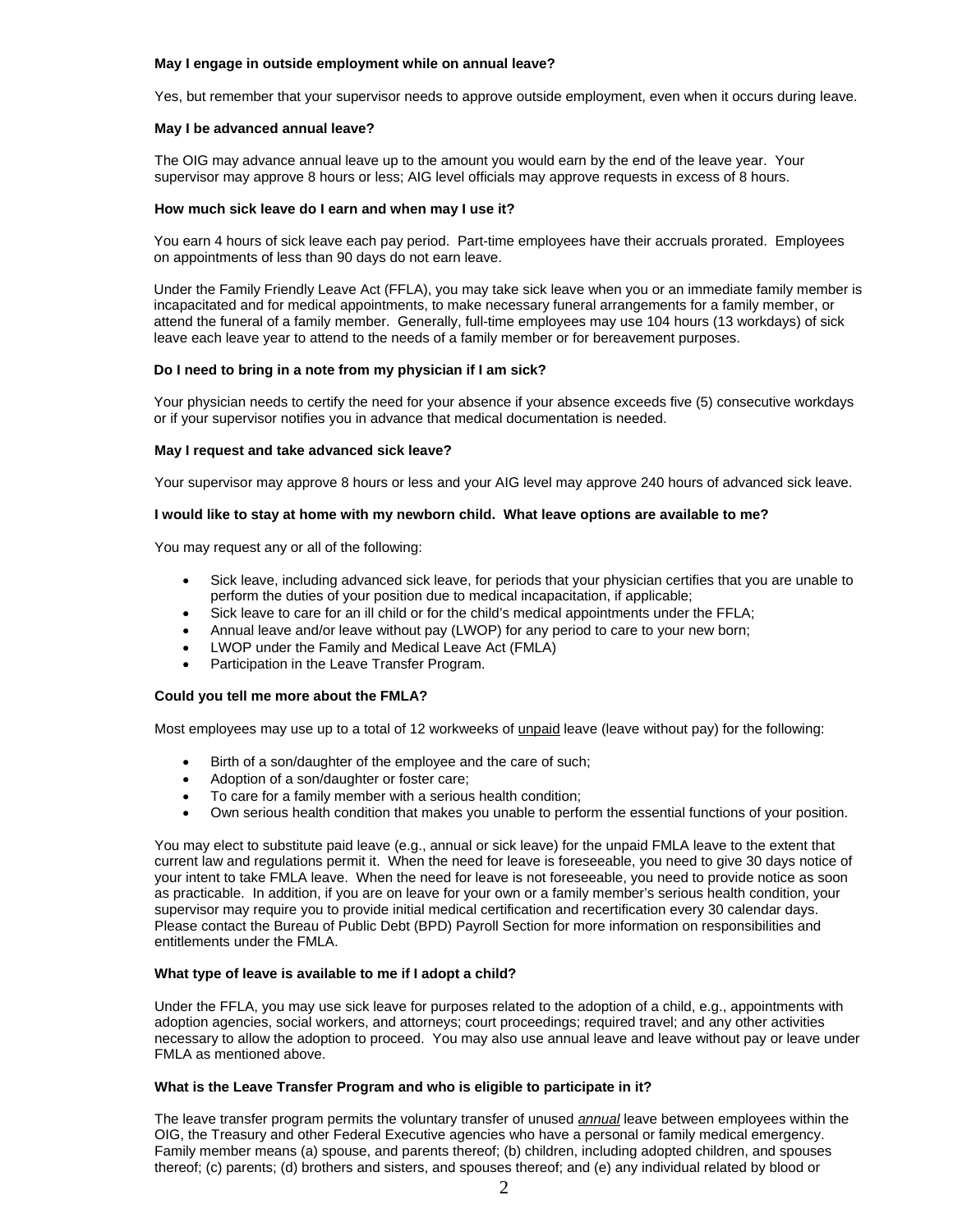affinity whose close association with the employee is the equivalent of a family relationship. A medical emergency is a medical condition of an employee or family member that is likely to require a prolonged absence from work and will result in a substantial loss of income because of the unavailability of paid leave.

## **How do I apply for the Leave Transfer Program?**

Please complete BPD form PD F 5283 E at http://arc.publicdebt.treas.gov/fsforms/fs5283.pdf and fax the form with accompanying medical documentation to the BPD payroll section at (304) 480-8281. To approve you for the Program, BPD will determine that your absence from duty without available paid leave because of the medical emergency is (or is expected to be) at least 24 hours. When approved, BPD will notify your supervisor to send an email to all OIG employees soliciting leave donations, unless you elect not to have the information published. Employees use BPD form 5284E at http://arc.publicdebt.treas.gov/fsforms/fs5284.pdf to donate annual leave. Generally, employees may donate up to one half of the annual leave they would accrue in a leave year. Recipients do not have to repay donated leave. No one may donate leave to their supervisor.

## **What options are available if I am an organ donor or bone marrow transplant donor?**

You may use up to 7 days of paid leave each calendar year to serve as a bone-marrow donor. You also may use up to 30 days of paid leave each calendar year to serve as an organ donor. Leave for bone marrow and organ donation is a separate category of leave (other than annual and sick leave).

## **Will I get paid for my leave balances when I transfer out of, separate from or retire from the OIG?**

If you transfer to another Federal agency, your annual and sick leave transfers to your new agency.

If you separate from Federal employment, you will get paid for your annual leave, but not your sick leave. However, your sick leave balance will be restored if you return to Federal employment.

If you retire, the government will pay you for your annual leave in one lump sum.

Employees covered by the Civil Service Retirement System have their sick leave included in their service calculation for annuity purposes. However, sick leave cannot be used to help qualify an employee for retirement.

Employees covered by the Federal Employee's Retirement System (FERS) do not have their sick leave included in their service calculation for annuity purposes.

## **If I do not have any leave saved, do I have any options?**

You may request Leave Without Pay (LWOP) or qualify for the leave transfer program. Your supervisor may approve LWOP requests for 8 hours or less; your AIG level official may approve requests for more than 8 hours.

## **What are the criteria for approving LWOP?**

Managers consider work priorities and potential costs to the OIG, and employee needs. The OIG may grant LWOP when comparable benefits accrue to the OIG, e.g. retention of a good employee who would otherwise be forced to leave; education that will ultimately benefit the OIG, etc. The longer the period of LWOP requested, the greater the benefit that should accrue to the OIG.

## **I was called for jury duty; do I have to take annual leave?**

You may take annual leave; however court leave is appropriate for performing jury duty and as a witness at a judicial proceeding when one of the parties is the United States, a State or local government. Court appearance in an official capacity is considered official duty hours and is not covered by court leave. Provide the official notification of jury duty or summons to your supervisor with a copy to your timekeeper with your leave request.

## **May I keep the money I receive for jury duty?**

While on court leave, you may keep monies paid to you for expenses, but you may not keep monies paid as compensation for jury duty unless you take annual leave to serve on the jury. Send any payments for jury duty to the Payroll Office, Administrative Resource Center, Bureau of Public Debt (BPD), 200 Third Street, Rm. 206-2, Parkersburg, WV 26101. BPD will forward payments to the Treasury Department. If you have questions about whether you may keep monies paid to you while on Court leave, please contact Cynthia Langwiser on (202) 927- 5869. If you prefer to take annual leave, you may keep monies paid to you for jury duty.